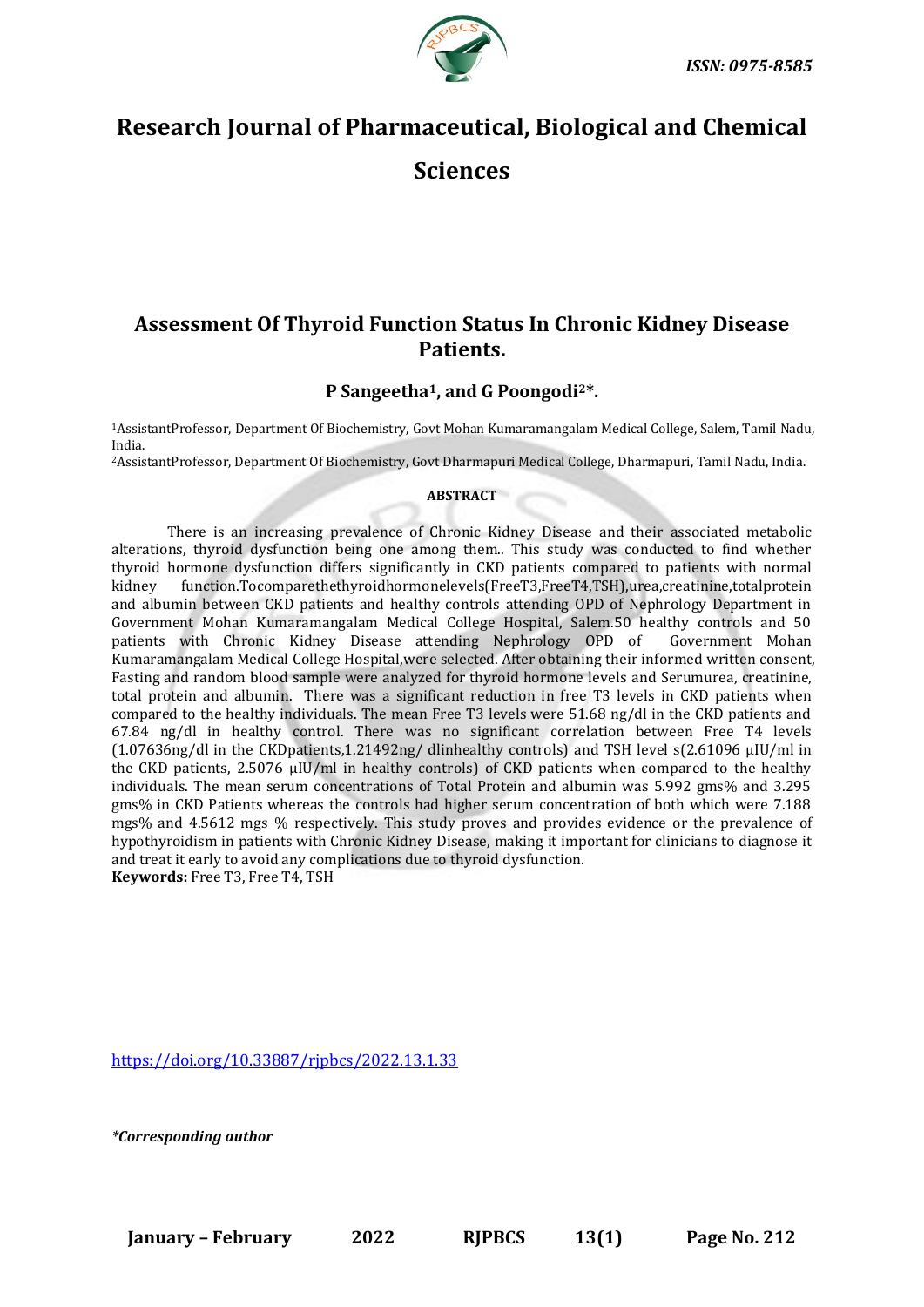

#### **INTRODUCTION**

Chronic Kidney Disease (CKD) is a disease spectrum characterized by progressive loss of renal function over a period of time. As per the National Kidney Foundation, it involves the presence of kidney damage or decreased level of function for 3 months or more [1]. In Chronic Kidney Disease (CKD), there occurs multiple abnormalities in thyroid hormone physiology including the state of chronic illness, malnutrition, negative nitrogen balance, and a multitude of other hormonal alterations [2].

Chronic Kidney Disease is a growing concern worldwide as it is associated with premature mortality, decreased quality of life and a very high cost of treatment [3]. Data from International Society of Nephrology's Kidney disease data center study reported a prevalence of chronic kidney disease to be 17% in India , making it an important public health problem [4]. The number of Chronic Kidney Disease Patients has substantially increased in the past three decades due to an aging population with multiple comorbities.

Alteration of various endocrinal systems including Calcitriol, Testosterone, Insulin like growth factor, erythropoietin etc has been observed in patients with chronic kidney disease [5]. Among these, Endocrine abnormalities of thyroid hormone are one of the most common features.

Thyroid hormones are required forproper growth and development of the kidney and for the maintenance of fluid and electrolyte homeostasis. Whereas, kidney is an important target organ for the metabolism and elimination of these thyroid hormones. Hence any disturbance in kidney function results in an altered thyroid hormone physiology, making Thyroid dysfunction as unique characteristics in those individuals with advanced kidney diseases [6].

Also, thyroid diseases may occur more frequently in such patients than in the all inclusive community and may be under diagnosed due to limited clinical awareness in India [3]. These abnormalities in thyroid hormone levels can lead to further progression of Chronic Kidney Diseaseand causes serious adverse health outcomes such as cardiovascular diseases [7]. According to few studies, decreased active thyroid hormone levels are considered to be part of the deranged neuroendocrine and proinflammatory system that is associated with Congestive Heart Failure[8].

Chronic Kidney Disease is known to affect both hypothalamus-pituitary-thyroidal axis and thyroid hormone peripheral metabolism. Thyroid-stimulating hormone (TSH) levels may be normal or increased in chronic kidney disease, but with reduced Tri-iodothyronine levels(T3). Hence, an important interplay between thyroid hormone status and kidney function highlights the significance of understanding the correlation between them.

Chronic Kidney Disease is primarily associated with Hypothyroidism. Moreover, the diagnosis of hypothyroidism in this group of patients raises difficulties because of the typical signs and symptoms such as hypothermia, pallor and asthenia which are common in clinical picture of any of advanced kidney disease.

Early identification of thyroid hormone dysfunction among these patients will help in prevention of development of complications and improve the survival and quality of life of the patients. There is also a need to find whether thyroid hormone dysfunction differs significantly in chronic kidney disease patients compared to patients with normal kidney function. However, there is limited evidence on the assessment of thyroid hormone status among the Chronic Kidney Disease patients in South Indian setting. Therefore, this study is to assess the thyroid hormone status and biomarkers among the chronic kidney disease patients and healthy controls

#### **MATERIALS AND METHODS**

This study was conducted in the Department of Biochemistry, Government Mohan Kumaramangalam Medical College Hospital, Salem. The study population comprised of 50 chronic kidney disease patients attending nephrology OPD of Government Mohan Kumaramangalam Medical College Hospital irrespective of the age and stage of disease and 50 Healthy controls with normal kidney function.

**January – February 2022 RJPBCS 13(1) Page No. 213**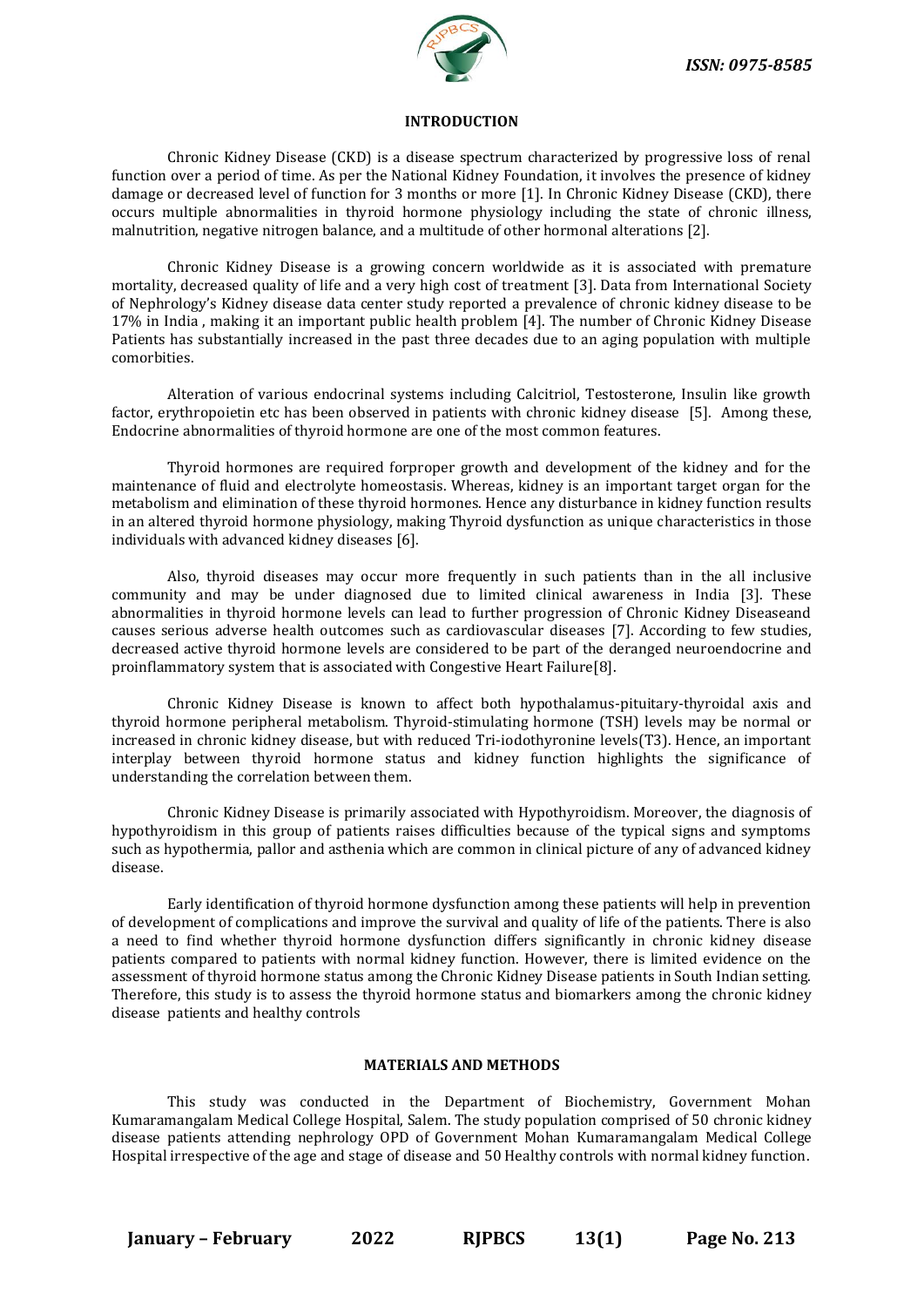Chronic Kidney Disease with essential hypertension/liver diseases/coronary artery disease/vasculitis/thyroid disorders on treatment/ other auto-immune disorders will be excluded.

Data collection was started after obtaining approval from Institutional Ethical Committee. All the selected subjects were interviewed after obtaining informed written consent. A thorough history was taken from the individuals enrolled in the study population.

For the study, 2 ml of 12 hours Fasting Venous Blood was collected under sterile conditions from the ante cubital vein. serum was separated after centrifugation at 3000 rpm for 10 minutes, alliquoted, and stored at -20°C for analysing thyroid hormone levels. 2 mlof random blood sample was collected and analyzed for serum urea, creatinine, total protein and albumin. Biochemical parameters such as Thyroid Stimulating Hormone [TSH], free triiodothyronine [FT3], free thyroxine [FT4] was analysed by using chemiluminescent immunoassay system in Cobas e411, Roche analyzer. Serum urea, creatinine, total protein and albumin was analysed by using BA400, Biosystem fully autoanalyzer in laboratory of the institute.

#### **Statistical Analysis**

We entered data using MS EXCEL 2019 and analysed using STATA version 14.0. We expressed the continuous variables such as age, serum urea, creatinine, T3, T4, TSH, total protein and albumin as median (IQR). We summarized the categorical variables such as gender as proportion. Independent T test was done to find the association between thyroid parameters (Free T3, Free T4, TSH), Total protein and Albumin of chronic kidney disease patients and healthy controls. However, TSH Parameter did not follow normal distribution and hence wilcoxan rank sum test was performed. P value less than 0.05 was considered statistically significant. We summarized the association by adjusted odds ratio (OR) with 95% confidence interval.

#### **OBSERVATION AND RESULTS**

| <b>Characteristic</b><br><b>CKD Patients</b> |                                             | Control                  |  |
|----------------------------------------------|---------------------------------------------|--------------------------|--|
| Age, mean (SD) in years                      | $45.0$ (31.0 – 55.0)<br>$45.0(35.0 - 56.0)$ |                          |  |
| <b>Blood Urea, mean</b>                      | $124.48 \,\text{mgs\%}$                     | 21.9948 mgs%             |  |
| Serum Creatinine, mean                       | $8.384 \; \text{mgs\%}$                     | $0.8044 \; \text{mgs\%}$ |  |

#### **Table 1: Demographic and clinical characteristics of the study participants (N=100)**

Creatinine and Urea being biomarkers of Renal damage, are significantly higher in CKD Patients when compared to controls, Conforming the renal impairment in CKD condition, as showing the table. TheMeanbloodurealevelsofCKDPatientswasfoundtobe124.48mgs% which is significantly higher when compared to healthy controls 21.9948 mgs%. Similarly, mean serum creatinine in CKD patients was 8.384 mgs% and 0.8044 mgs% in the healthy population.

#### **Table 2: Association of Free T3, Free T4, TSH, Albumin and Total Protein with Chronic Kidney Disease and Healthy controls ( N= 100)**

| <b>Parameter</b>     | <b>CKD Patients</b> | Control            | P value |
|----------------------|---------------------|--------------------|---------|
| Free T <sub>3</sub>  | $51.68$ ng/dl       | $67.84$ ng/dl      | 0.0053  |
| Free T <sub>4</sub>  | $1.07636$ ng/dl     | 1.21492 ng/dl      | 0.1306  |
| TSH                  | $2.61096 \mu$ IU/ml | $2.5076 \mu$ IU/ml | 0.8083  |
| <b>Albumin</b>       | 3.295 gms%          | 4.5612 gms%        | 0.0000  |
| <b>Total Protein</b> | 5.992 gms%          | 7.188 gms%         | 0.0001  |

Serum free T3 concentration was less than the normal range in most of the CKD patients. The mean serum free T3 concentration of 51.68 ng/dl in the CKD patients was significantly lower than that of the control subjects 67.84 ng/dl.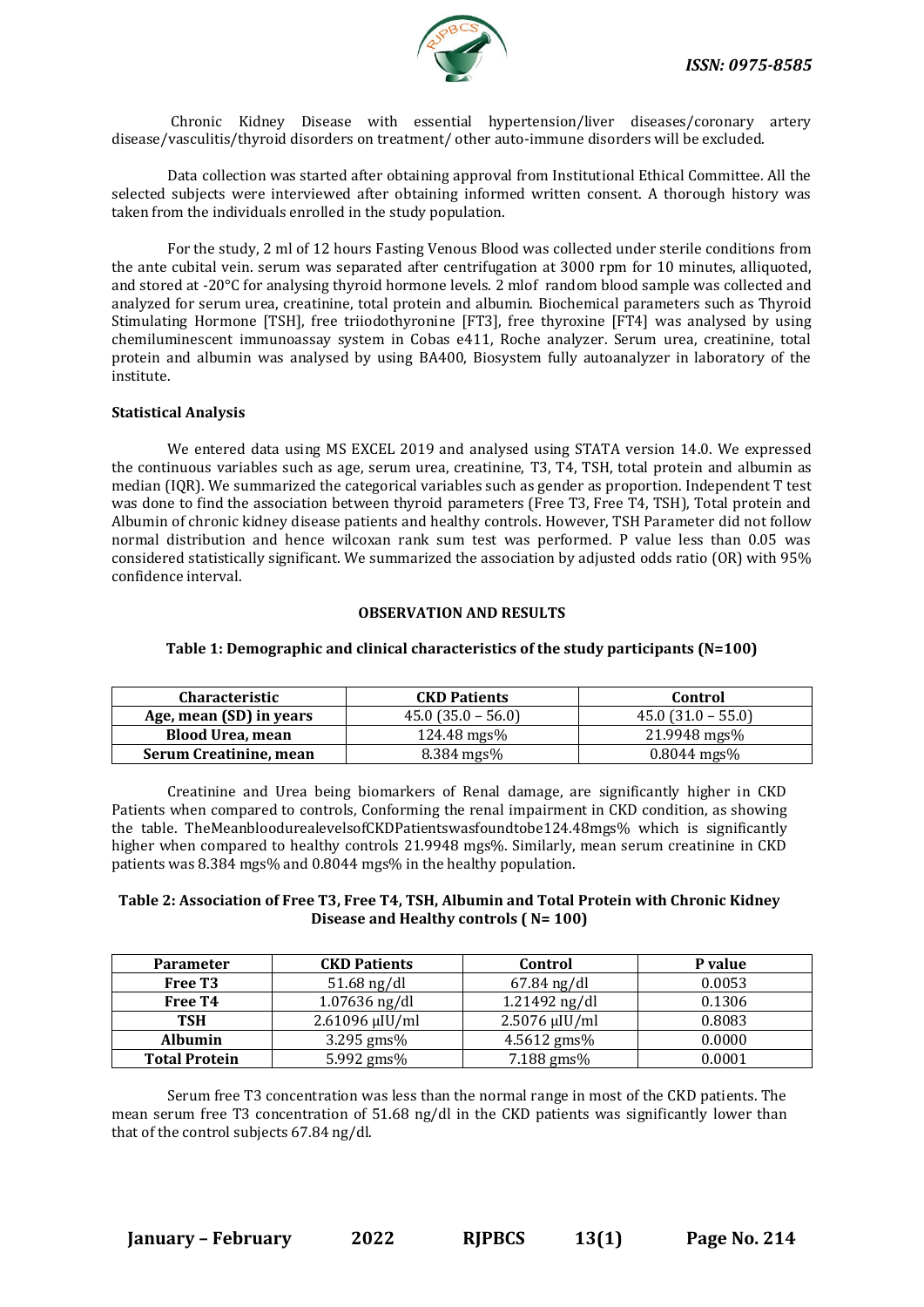

The mean free T4 concentration was 1.07636ng/dl in the CKD patients and 1.21492 ng/dl in the healthy controls, which does not show a significant association.

Finally, there was no significant correlation between serum TSH concentration among patients with CKD and the healthy controls. The mean serum TSH concentration was 2.61096 µIU/ml in the CKD patients, and 2.5076 µIU/ml in the healthy controls.

The mean serum concentrations of Total Protein and albumin was 5.992 gms% and 3.295 gms% in CKD Patients whereas the controls had higher serum concentration of both which were 7.188 mgs% and 4.5612 mgs% respectively.

#### **DISCUSSION**

In this study, serum free T3 concentration was significantly lower than the normal range in the CKD patients in comparison with the controls. This is in accordance with the results of studies done by Singh et al[9], Gandham Rajeev et al[10], Rajagopal et al [12], Sang Heon et al [13].

The earliest and the most common thyroid function abnormality in chronic kidney disease patients is a low T3 level, both total and free. Also known as a "Low T3 syndrome", it is the most common disturbance in CKD patients, while subclinical hypothyroidism is the most common thyroid disorder found in this group of patients. Several reasons can be attributed to this condition. Chronic metabolic acidosis and chronic protein malnutrition generally occurring in Chronic Kidney Disease, affects the iodothyronine deiodination as well as protein binding of T3. This in turn reduces the peripheral conversion of T4 to T3 and its protein binding [8].

A decrease in T3 is a manifestation of inflammation occurring in CKD patients. Inflammatory cytokines such as tumor necrosis factor (TNF) and interleukin (IL)-1 inhibit the expression of type 1 5′ deiodinase, which is responsible for peripheral conversion of T4 to T3. Thereby, decreasing the T3 levels [14]. Few studies also suggest that the decrease in t3 might be somewhat reversed once the inflammation is controlled. Also, there occurs an impaired renal handling of iodine which increases serum iodine levels, in turn causing a prolonged Wolff – Chaikoff effect [15]. According to it, Increase in total body inorganic iodine can potentially block thyroid hormone production.

Several studies have also shown that proinflammatory cytokines may inhibit T3 production. This can be explained by the fact that cytokine induced competition for limited amounts of co activatorsdecreaseshepatictypeIiodothyronine5-deiodinase expression, resulting in decrease T3 production. This is relevant because persistent inflammation and wasting are known to be common amongst CKD patients [8].

Previously Low T3 status of CKD was viewed as an adaptation that promotes energy saving. This is beneficial in cases of uremic wasting which can occur in cases of Chronic Kidney Disease. Conversely, it has been suggested that it might also be an indicator of maladaptation contributing to worsening of the disease. [16,17] Other disease processes e.g. liver disease, vasculitis and medications that reduce the peripheral conversion of T4 to T3 may also interfere with interpretation of the thyroid hormone profiles. Hence such patients were not recruited for the study.

In this study, there wasn't any significant correlation between FreeT4 levels of patients with chronic kidney disease when compared to the Controls. Whereas, Other studies like that of Rajagopal et al[12] reported a reduced Free T4 levels in CKD Patients. Major fraction of thyroxine hormones exists in protein bound state. But Patients with CKD have inhibitors which prevent binding of thyroid hormones to proteins. This can be explained by the impaired hormone binding to serum carrier proteins [6]. This reduction in serum protein binding of T4 is expected to affect total but not free, hormone levels. Hence, CKD patients might show reduced total t4 levels. This can also be due to the fact that the concentrations of major carrier proteins are usually normal in both CKD patients and controls. But, In CKD there are serum accumulations of many Uraemic toxins present that inhibit T4 binding to carrier proteins explaining low total T4 levels

**January – February 2022 RJPBCS 13(1) Page No. 215**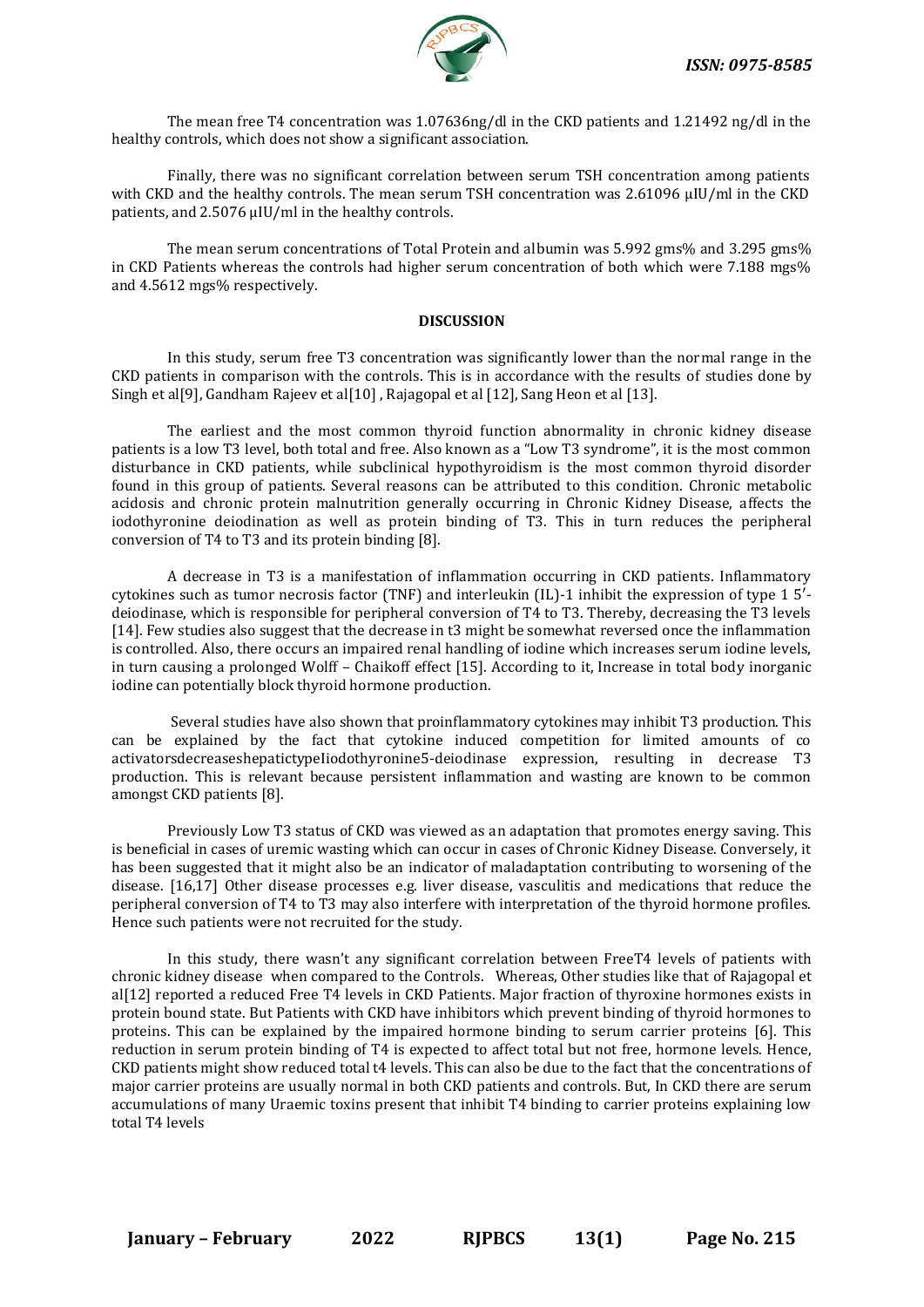

In contrast to this, in case of a CKD Patient on Dialysis, free T4 may be high due to the effect of heparin used in anticoagulation during hemodialysis, which inhibits T4binding to its binding proteins [18].

In this study, there was no significant correlation between the serum concerntration of TSH between CKD patients and healthy controls.

However, The Serum concentration of thyroid-stimulating hormone (TSH) was found to be about normal or slightly increased in CKD Patients than the healthy controls despite a low serum T3 concentrations. Studies of Rajagopalan et al, Ramirez et al, also show similar findings.

This could be due to deregulation of hypothalamic-pituitary-thyroid axis. In Chronic Kidney Disease (CKD) patients, Uremia is prevalent because of which, the pituitary receptor response to TRH is blunted leading to a decrease in the production of TSH. The response in TSH release after stimulation with TRH (Thyrotropin Releasing Hormone) is sluggish because of the impaired renal clearance and prolonged half-life of TSH [19].

Also, according to few studies, both TSH circadian rhythm and TSH glycosylation are altered in CKD. The latter may compromise the TSH bioactivity. Both normal nuclear T3 levels and thyroid hormone receptor action in pituitary cells could explain normal serum TSH concentration [20].

There is a significant reduction in Serum total protein and Albumin levels of CKD patients when compared to healthy controls. This could be due to several reasons like Albuminuria, liver damage, and a reduced production of the above-mentioned parameters. They may also decrease as a negative acute phase reactant or in response to inflammation.

Also, lower serum albumin levels may strongly and independently be associated with kidney function decline in elders [21].

At the same time, a high protein intake must not be advised for a CKD patient as it may lead to increased intraglomerular pressure and glomerular hyperfiltration. This can cause damage to glomerular structure, further aggravating CKD. In Kidney, urea is filtered out of blood by glomerulli. The most frequently determined clinical indices for estimating renal function depends upon concentration of urea in the serum. Creatinine is a commonly used biomarker to measure kidney function. In CKD, an eventual reduction occurs in the excretion of creatinine by both the glomeruli and the tubules.

Serum Urea and Creatinine are the most widely accepted parameters to assess CKD. Hence, Increased Serum Urea (Condition called as Uremia) and high serum creatinine concentration is diagnosing of a renal disease. In CKD patients, the serum level elevation is because the kidney is unable to eliminate them.

Clinically, there is an increased prevalence of Goitre in patients with chronic kidney disease. This is due to a significant reduction of the Glomerular Filtration Rate (GFR) leading to reduced clearance of Inorganic Iodides, causing a hypertrophic effect on Thyroid tissues. According to few studies, there is also a decreased clearance of goitrogenic substances like aryl acid, which can also be a contributing factor [22].

#### **CONCLUSION**

Serum free T3 levels were significantly less in the chronic kidney disease patients when compared to the controls. There was no significant difference between both the groups with respect to free t4 and serum TSH levels. Total protein, albumin, were significantly reduced in CKD Patients. As the case group is of undialysed chronic kidney disease patients, serum urea and creatinine were higher.

In Chronic Kidney Disease, abnormal Thyroid Hormone profile in Blood can occur without any underlying thyroid gland disorder. This study highlights the significant lowering of thyroid hormones in Chronic Kidney Disease Condition. Due to the persistence of uremic state, the symptoms pertaining to thyroid dysfunction are often masked, leaving it undiagnosed.

**January – February 2022 RJPBCS 13(1) Page No. 216**